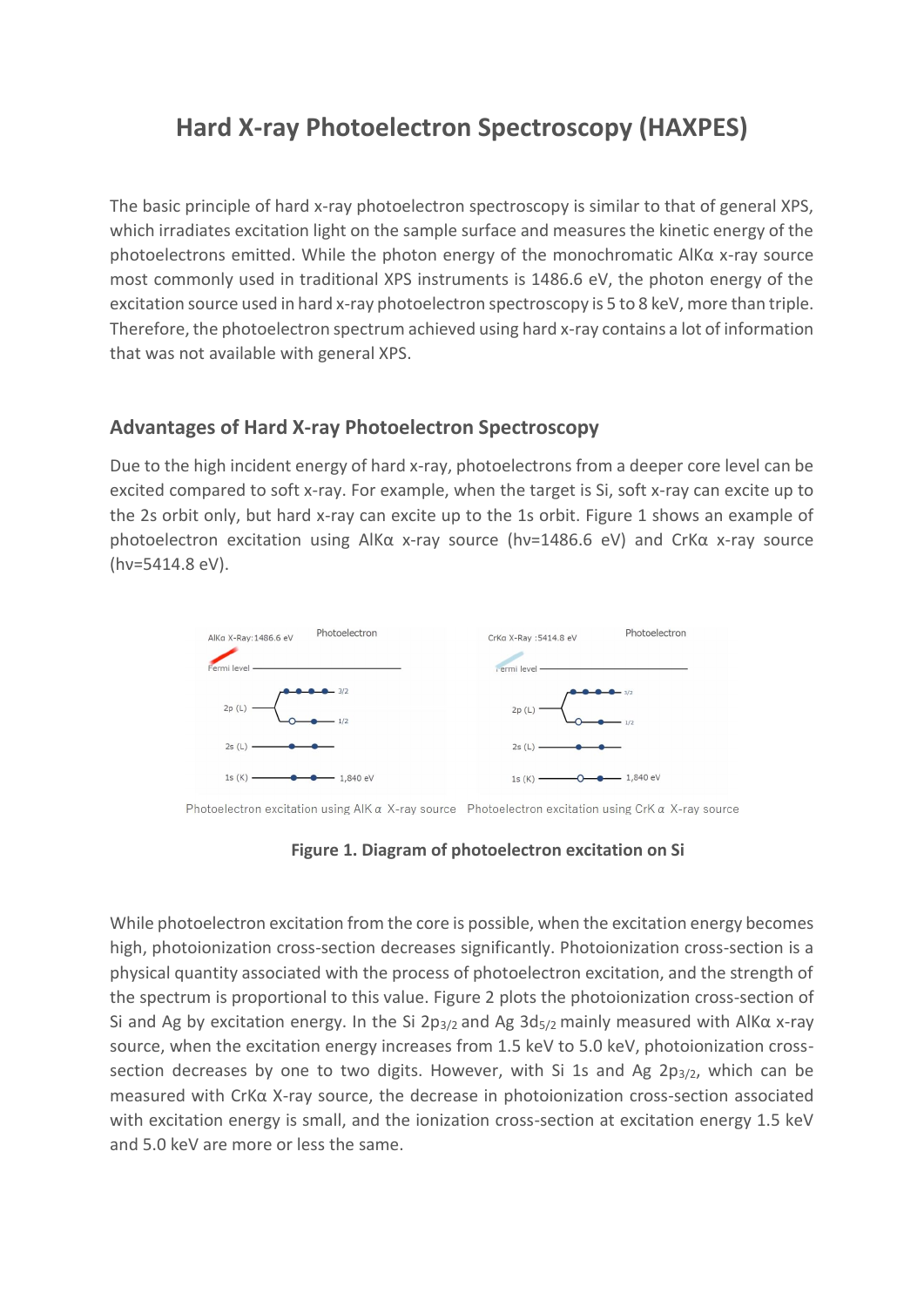

**Figure 2. Photoionization cross-section for excitation energy**

Thus, since hard x-ray photoelectron spectroscopy can measure more core levels compared to soft x-ray, the most appropriate level can be measured depending on the objective by avoiding overlapped peaks or selecting deep core level.



**Figure 3. Elements and energy level that can be excited by each X-ray source**

## **Information from Deep Areas**

The escape depth of a photoelectron is similar to the Inelastic Mean Free Path (IMFP) of an electron in materials, and the depth of the photoelectron information received as a signal is known to be around two to three times the IMFP. An advantage of HAXPES is that information from deeper areas can be obtained by using high-energy X-ray.

For example, in the case of AlKα and CrKα X-ray source, CrKα X-ray source can obtain information from a depth three times deeper than that of AlKα X-ray source. When measuring with CrKα X-ray source, the impact of contamination, absorbed species, and natural oxidation layer become relatively smaller, so a photoelectron spectrum closer to the original sample